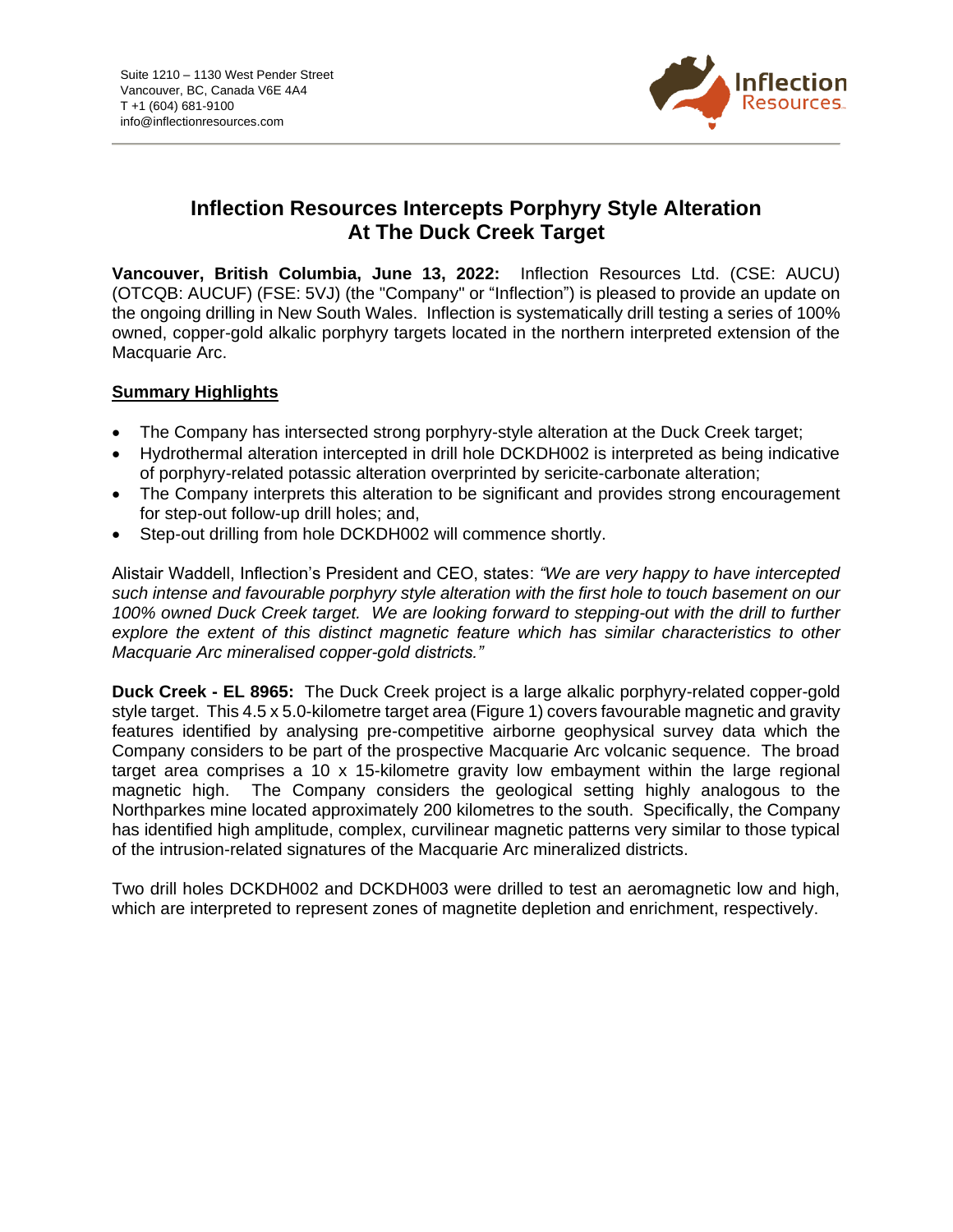

*Figure 1: Bouguer gravity and aeromagnetic (reduced-to-pole) maps of the Duck Creek principal target area of interest with limits of the Duck Creek Exploration License (red polygon) – High amplitude curvilinear magnetic patterns in the magnetics are interpreted to represent a multi-kilometre-scale intrusive complex.*

Drill hole DCKDH002 was drilled to test an aeromagnetic low. The hole intercepted post-mineral Mesozoic sediments from surface to 365.60m, then a sequence of mixed volcaniclastics which exhibit what the Company interprets as moderate to strong outer potassic, porphyry style alteration manifest by the presence of biotite-magnetite-K-feldspar-actinolite-albite to the bottom of the hole at 466.20m.

The sequence of volcanics has been intruded by a strongly hematite altered feldspar porphyry from 407.50 to 408.28m and there is 1-3% disseminated pyrite throughout the volcanic sequence.

Ptygmatic quartz veins intersected at 389.40m (Figure 2) and 400.85m are interpreted to represent porphyry style "A veins" and thin centreline quartz-pyrite veins present at 389.4m, 391.25m and 396.6m, are interpreted to represent porphyry-style "B veins".

The Company interprets drill hole DCKDH002 to be highly significant as the hydrothermal alteration is suggestive of an outer potassic, porphyry-proximal zone, which should assist with vectoring towards potential mineralisation. Drill core also contains zones of anhydrite veining which the Company specifically considers important as their presence suggests fluids may have been derived from an oxided intrusion at depth.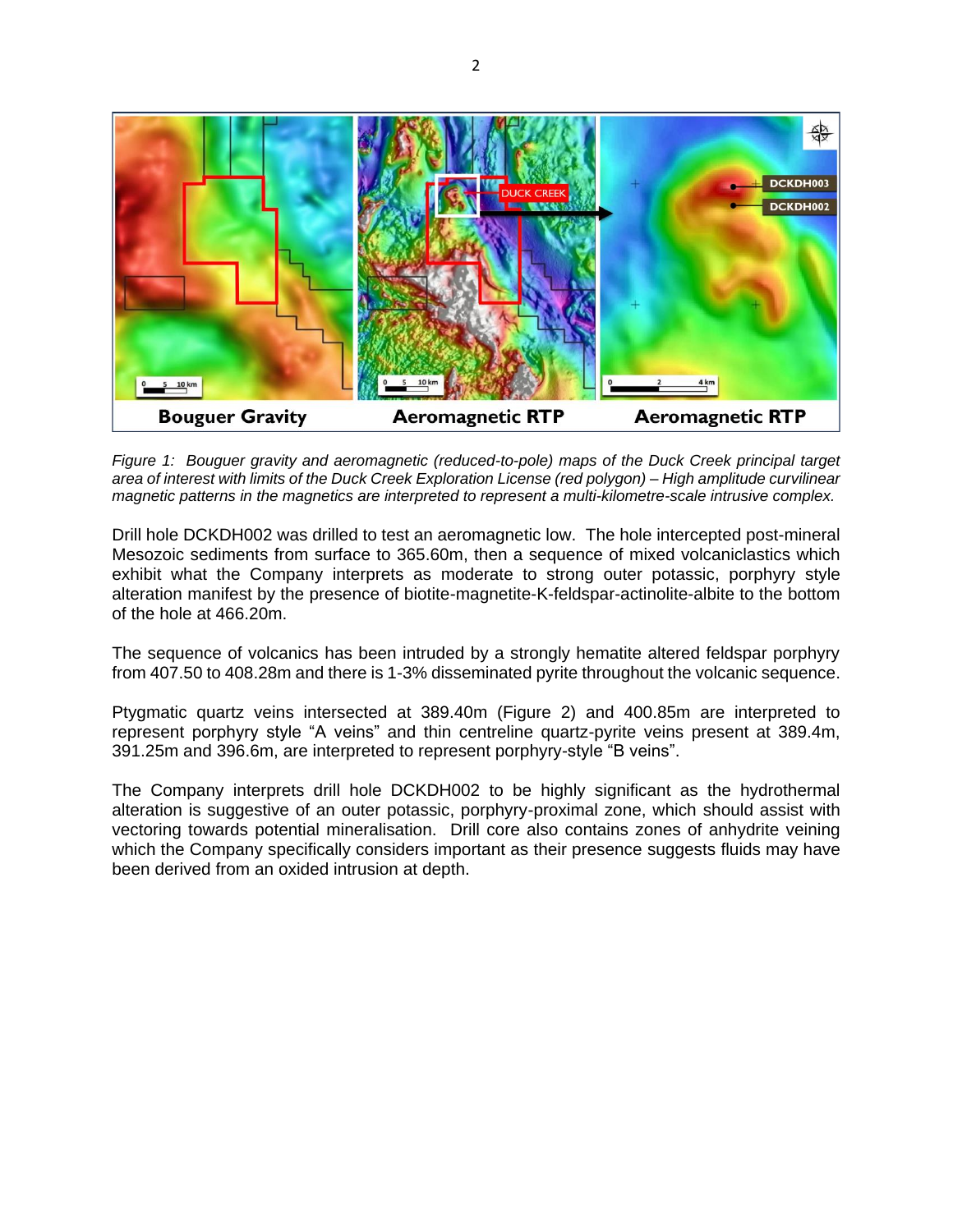

*Figure 2: Drill hole DCKDH002 select core photos with interpreted geology. 378.10m –* K-feldsparactinolite altered volcaniclastic*, 379.30m – biotite-magnetite-albite altered volcaniclastic, 389.40m –* quartzpyrite bearing B vein in K-feldspar-magnetite altered volcaniclastic*, 391.25m –* centreline quartz-pyrite B vein in biotite-albite-magnetite altered volcaniclastic*, 412.60m –* Sericite-carbonate alteration overprint on biotite-magnetite altered volcaniclastic cut by anhydrite veins*, 428.45m – K-feldspar-magnetite-biotite breccia, 441.60m – biotite-magnetite with sericite-carbonate alteration overprint volcaniclastic, 451.40m – sericite alteration overprint on biotite-magnetite altered volcaniclastic.*

Drill hole DCKDH003 was drilled 550 metres north of hole DCKDH002 to test an aeromagnetic high. The hole intercepted post-mineral Mesozoic sediments from surface to 353.85m, then a sequence of andesitic volcanics to 367.85m and feldspar porphyritic diorite to the bottom of the hole at 453.00m. The volcanic and intrusive rocks exhibit moderate to strong magnetite enrichment with moderate to strong chlorite-epidote-albite alteration, typical of a propylitic alteration zone. A 10cm wide quartz-chalcopyrite-pyrite bearing vein was intersected at 407.30m and interpreted to perhaps represent a distal porphyry-style "D type" vein.

Samples from holes DCKDH002 and 003 have been submitted to the laboratory for analysis with results expected in the coming weeks. Hole DCKDH001 encountered technical drilling issues in the sedimentary cover sequence after a pause in drilling due to wet weather and failed to reach the basement target.

**Trangie – EL 8771:** Trangie is a large alkalic porphyry-related copper-gold style target which the Company has tested with a series of shallow penetrating bedrock core holes. Drilling has returned widespread, favourable potassic-style alteration, manifest by biotite-magnetite which remains indicative of proximity to an intrusion-related system over several kilometres that the Company considers typical of an alkalic porphyry environment.

Drill hole TRNDH018 was completed located 230 metres south from hole TRNDH013. The hole intersected porphyritic diorite from 183.6m to 186.9m below the Mesozoic sedimentary cover, then andesite to 188.95m and porphyritic diorite to the bottom of the hole at 206.3m. These units exhibit variable epidote-chlorite alteration. Work by an external consultant suggests that the volcanic sequence in the project area may have been tilted, which suggests that possible causative porphyry body driving the alteration may be plunging to the southwest. The Company intends to complete additional drilling to test this concept.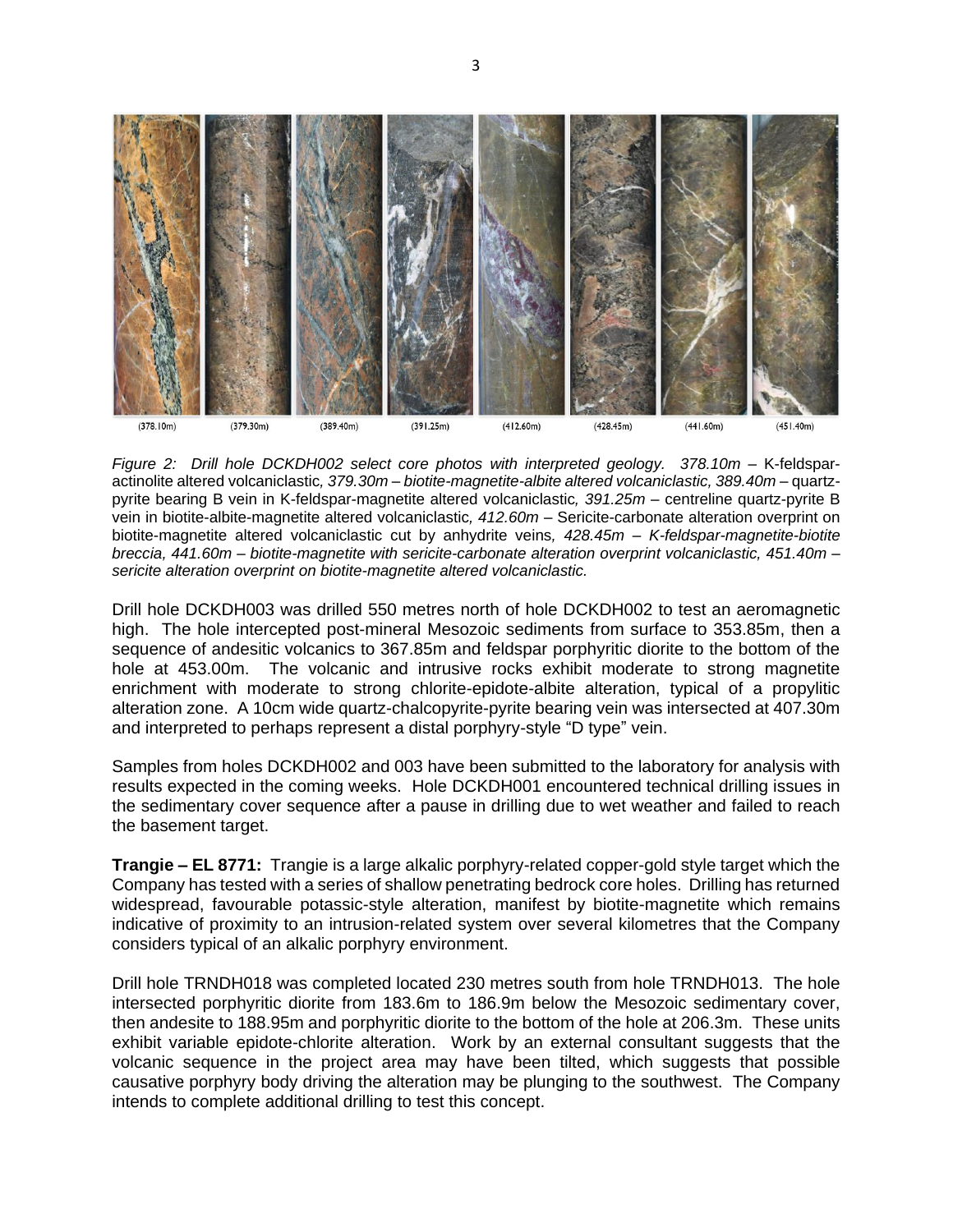### **Ongoing Exploration Drilling**

The drill is currently testing an additional target at Duck Creek with a focus on a distinct magnetic low adjacent to high amplitude curvilinear magnetic patterns. Upon completion of the current hole, the Company intends to complete priority step-out drilling from hole DCKDH002 where favourable porphyry-style alteration has been intercepted.

Following the holes at Duck Creek, the rig is scheduled to move onto Fairholme, another priority alkalic porphyry target located approximately 40 kilometres to the northeast. Details of the Fairholme target can be found in Inflection News Release dated April 13, 2022.

Inflection has now completed 65 holes totalling 14,719 metres since the inception of the Northern New South Wales drill program. Drilling production has been a little slower than planned due to an extended period of wet weather which has generally impacted New South Wales and has impeded drill rig access onto several drill sites.

### **Qualified Person**

The scientific and technical information contained in this news release has been reviewed and approved by Mr. Carl Swensson (FAusIMM), a "Qualified Person" ("QP") as defined in National Instrument 43- 101 – Standards of Disclosure for Mineral Projects.

## **Sampling Quality Control**

Mud rotary drilling was utilised to drill through the post-mineral, sedimentary cover sequence. At the unconformity the drilling method changed to diamond drilling using NQ–sized core. All materials and core were transported to the Company's Trangie field office at the end of each shift. The core was logged in detail, then cut in half to the Company's specified sample intervals with half core samples placed in numbered calico bags with internationally certified blanks and standards inserted every 20<sup>th</sup> sample.

Samples are sent to ALS Laboratories in Orange NSW. ALS Laboratories are an accredited analytical laboratory meeting ISO/IEC 17025:2005 and ISO 9001:2015. Samples are prepared by crushing and grinding via ALS methods CRU-21 and PUL-32 respectively. The pulps are then assayed for 48 elements via ALS method ME-MS61 using a 25g sample after a four acid near total digest with an ICP-MS finish. Gold is assayed by fire assay using ALS method Au-AA23 using a 30g sample charge and AAS finish. Laboratory standards and QA-QC are monitored by the Company. Coarse rejects from the sample preparation are also subjected to short-wave infrared spectral analysis.

### **About Inflection Resources Ltd.**

Inflection is a technically driven copper-gold and gold focused mineral exploration company listed on the Canadian Securities Exchange under the symbol "AUCU" and on the OTCQB under the symbol "AUCUF" with projects in Australia.

The Company is exploring for large copper-gold and gold deposits in the northern interpreted extension of the Macquarie Arc, part of the Lachlan Fold Belt in New South Wales. The Macquarie Arc is Australia's premier porphyry gold-copper province being host to Newcrest Mining's Cadia deposits, the CMOC Northparkes deposits and Evolution Mining's Cowal deposits plus numerous exploration prospects including Boda, the recent discovery made by Alkane Resources.

For more information, please visit the Company's website at [www.inflectionresources.com.](http://www.inflectionresources.com/)